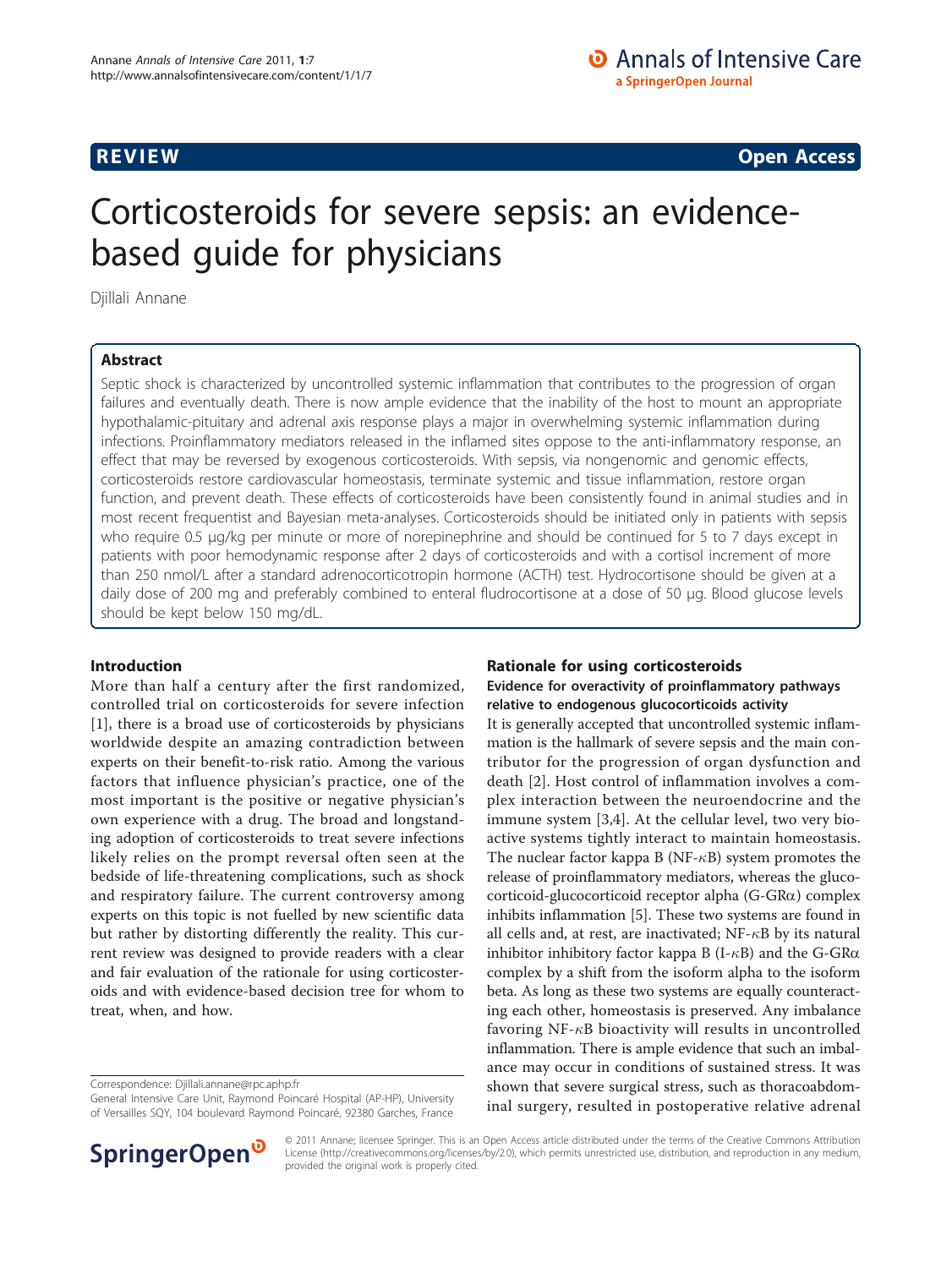insufficiency and subsequent high circulating levels of proinflammatory mediators and development of organ dysfunction [\[6](#page-4-0)]. Very similar findings have been reported for trauma patients, after cardiac or liver surgery [[7](#page-4-0)-[9](#page-4-0)]. The so-called relative adrenal insufficiency contributes to progression of critical illness and eventually to death in both children and adults [\[10,](#page-4-0)[11\]](#page-5-0). More specifically, in patients with persistent acute respiratory distress syn-drome [[12](#page-5-0)] or septic shock [[13](#page-5-0)], overactivity of NF- $\kappa$ B relative to the G-GR $\alpha$  complex contributes damaging cells, tissues, and organs. The mechanisms behind critical illness-induced adrenal insufficiency have been detailed elsewhere [[14\]](#page-5-0). Briefly, apart from drugs altering cortisol metabolism and anatomical damages to the hypothalamic pituitary adrenal axis, cytokine-induced overactivity of the inducible isoform of nitric oxide synthase (iNOS) triggered neuroendocrine cells apoptosis and caused ACTH and glucocorticoid resistance. Critically ill survivors commonly resumed a normal endocrine function weeks to months after hospital discharge.

# Glucocorticoids molecular mechanisms of action perfectly fit to the pathomechanism of sepsis

Glucocorticoids exert their effects through nongenomic and genomic effects. During the few minutes after exposure to glucocorticoids occur the nongenomic effects, including decreased platelets aggregation, cell adhesions and intracellular phosphotyrosine kinases, and increased annexin 1 externalization [[15,16\]](#page-5-0). These effects likely result from interaction of the glucocorticoid and specific membrane sites [\[17](#page-5-0)]. The genomic effects are commonly described as transrepression and transactivation effects [[18\]](#page-5-0). The transrepression effects are considered indirect genomic effects. Indeed, they occur during the few hours after exposure to a glucocorticoid and result from physical interaction between the monomeric G-GRa complexes and NF- $\kappa$ B and AP-1. Then, the nuclear transcription factors are sequestrated in the cytosol and cannot enter the nucleus, preventing the reading of genes encoding for most if not all proinflammatory mediators. The transactivation effects are seen as direct genomic effects. They require a few days of exposure to a glucocorticoid. Indeed, conformational changes are needed with dimerization of the  $G$ -GR $\alpha$  complex, which then can enter to the nucleus and interact with glucocorticoid-responsive elements part of genes encoding for regulators of termination of inflammation. Subsequently, key anti-inflammatory factors are upregulated, including phagocytosis, chemokinesis, and antioxidative processes. It is now commonly accepted that the net effect of glucocorticoids on immune cells is reprogrammation rather than inhibition [[19](#page-5-0)]. Indeed, studies using microarray tools demonstrated that there are much more upregulated than downregulated genes after exposure to a

glucocorticoid. More recent works have confirmed that glucocorticoids induce specific activated, anti-inflammatory monocytes subtypes that migrate quickly to the inflamed tissues [\[20](#page-5-0)]. Glucocorticoids prolonged the survival of this subtype of monocytes via an A3 adenosine receptor triggered anti-apoptotic effects [[21](#page-5-0)]. Obviously, these molecular mechanisms of action of glucocorticoids are very well appropriate to counteract the uncontrolled inflammation that characterized sepsis.

# Glucocorticoids restore cardiovascular homeostasis in sepsis

The mechanisms behind the cardiovascular effects of corticosteroids are not well understood. Corticosteroids induce sodium retention via both mineralocorticoid and glucocorticoid receptors. Thereby, corticosteroids will contribute to correct the hypovolemia that characterizes the early phase of sepsis. In addition, by favoring sodium and water accumulation in blood vessels' wall, corticosteroid will contribute to increase systemic vascular resistance. As detailed elsewhere [\[22\]](#page-5-0), corticosteroids restore within minutes to hours via nongenomic effects vessels sensitivity to alpha agonist with subsequent increase in mean arterial pressure and systemic vascular resistance. They may interfere with activation of ATP-dependent K+ channel [[23\]](#page-5-0). The enhanced responsiveness to catecholamines is maintained over days via corticosteroids transrepression of genes encoding for iNOS and cyclooxygenase II. The restoration of vascular responsiveness to vasopressor is likely correlated to the intensity of the imbalance between NF- $\kappa$ B and G-GR $\alpha$  complex activity. Nonresponders to 250-μg ACTH test, i.e., having cortisol increment of <250 nmol/L, have a more marked improvement in hemodynamics following intravenous bolus of hydrocortisone [[24](#page-5-0),[25\]](#page-5-0). There was a very strong correlation between the peak cortisol after ACTH and the peak increase in mean arterial pressure after 50 mg of intravenous hydrocortisone in norepinephrine-treated septic shock [\[24\]](#page-5-0). Accordingly, initiation of corticosteroids shortened the duration of vasopressor dependency in septic shock patients, and increased the chance of be weaned off of catecholamines by 35% [[26\]](#page-5-0). Of note, premature interruption of corticosteroids, i.e., stopping treatment after 72 hours may cause rebound in inflammation and worsening of hemodynamic status [[27\]](#page-5-0). Corticosteroids have little if no effect on pulmonary circulation or cardiac index [[27](#page-5-0)]. Treatment with moderate doses of hydrocortisone increased capillary density and perfusion in patients with septic shock [[28\]](#page-5-0). These favorable effects on the microcirculation occurred within 1 hour after hydrocortisone administration and may likely result from upregulation of the endothelial isoform of the nitric oxide synthase via a mitogen-activated protein kinase/Aktdependent pathway [[29\]](#page-5-0). Finally, corticosteroids may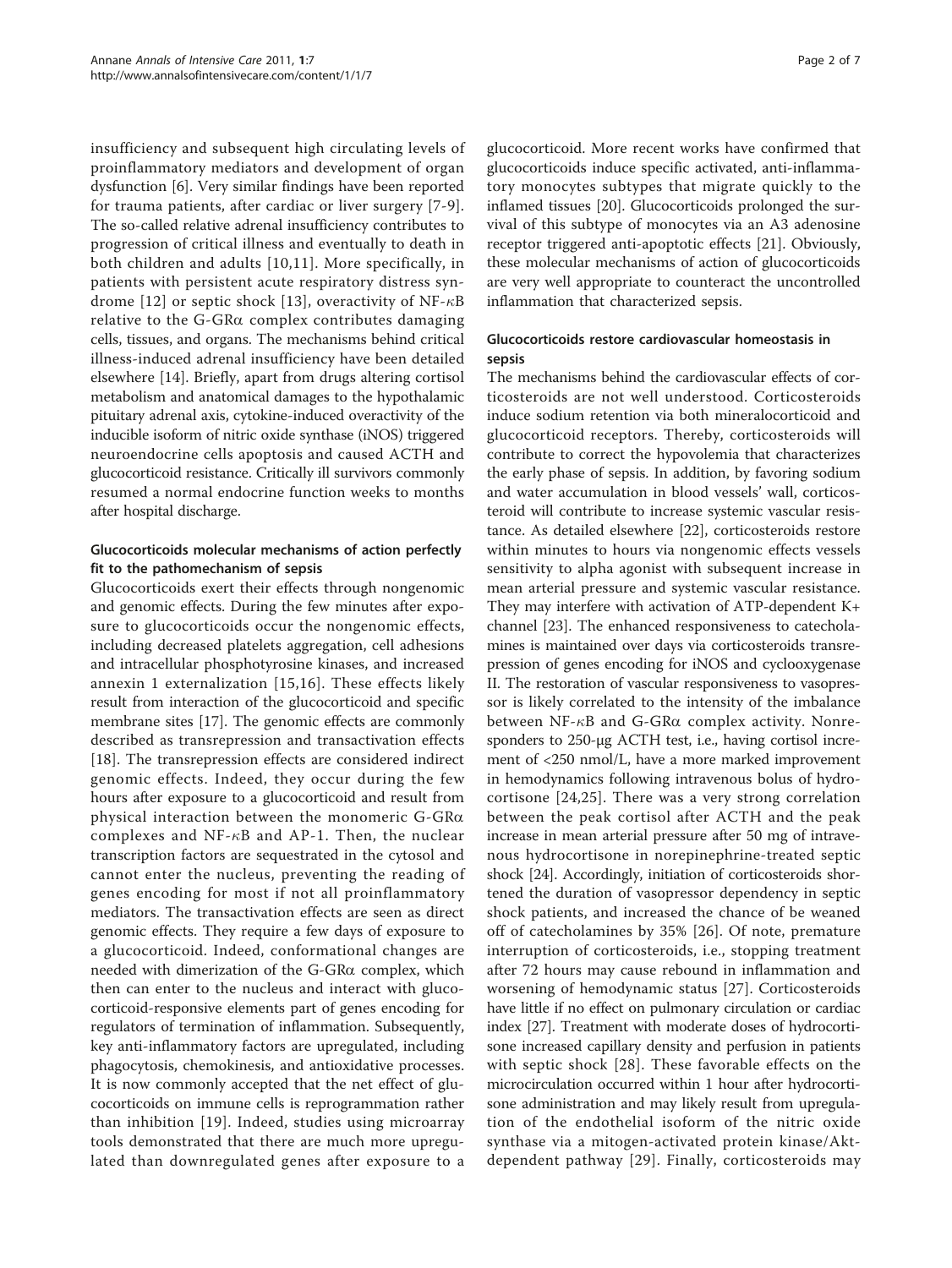favor the restoration of the physiologic fluctuations in the cardiovascular system [\[30](#page-5-0)].

#### Corticosteroids restore organs function and decrease intensive care unit length of stay of patients with sepsis

Corticosteroids may both prevent organ failure and reduce the intensity and number of organ dysfunction by reducing tissue inflammation and triggering tissue repair and by improving tissue perfusion. For example, in patients with acute respiratory distress syndrome, exogenous administration of corticosteroids completely blocked NF- $\kappa$ B in the lung [\[12](#page-5-0)]. In patients with septic shock, glucocorticoids inhibited the release of tumor necrosis factor from vascular tissues and smooth muscles [[31\]](#page-5-0). In addition, treatment with hydrocortisone fully inhibited  $NF-\kappa B$  activity in peripheral mononuclear cells by day 5 of treatment [\[13\]](#page-5-0). Corticosteroids have been shown to suppress renal iNOS activity after endotoxemia to prevent hypoxic injuries to the cortex, to improve renal oxygen delivery, and finally to restore renal oxygen consumption [[32](#page-5-0)]. Likewise, in patients with septic shock, corticosteroids improved permeability of the glomerular endothelium [[33\]](#page-5-0) and normalized free water clearance and renal sodium excretion (Djillali Annane, personal communication). The favorable effects of corticosteroids on organ perfusion also have been shown for the heart [\[29](#page-5-0)] and brain [[34,35\]](#page-5-0). A meta-analysis of five randomized trials demonstrated a strong reduction in the SOFA score at 1 week after randomization (weighted mean difference,  $-1.47$  [ $-2.01$ ,  $-0.92$ ],  $P <$ 0.00001, with no heterogeneity in the results:  $I^2 = 2\%)$ [[36](#page-5-0)]. Corticosteroids favorably affected cardiovascular, lung, liver, and renal functions. Because patients treated with corticosteroids are rapidly weaned off vasopressor therapy and mechanical ventilation, they are discharged much earlier from the intensive care unit. Indeed, In a meta-analysis of eight septic shock trials, corticosteroids decreased by 4.5 days on average intensive care unit length of stay (weighted mean difference: -4.49: -7.04 to  $-1.94$ ,  $P = 0.00055$ ; and  $I^2 = 0\%$ ).

#### Corticosteroids and survival from sepsis

Whereas corticosteroids invariably improved survival in endotoxinic or septic animals, clinical studies have reported conflicting results. Nevertheless, recent critical analyses of the available randomized trials have suggested in both frequentist [[26,36,37](#page-5-0)] and Bayesian [\[38](#page-5-0)] approaches that low-to-moderate doses of corticosteroids improved survival, whereas a short course with high-dose corticosteroids had no or harmful effects. In the two frequentist meta-analyses, this treatment was associated with a risk ratio (RR) for 28-day mortality of 0.84 (n = 12 trials,  $I^2$  = 15%; 95% confidence interval (CI), 0.72-0.97;  $P = 0.02$ ) [[26](#page-5-0)] and an odds ratio (OR) for death of 0.64 (n = 12,  $I^2 = 25\%$ ; 95% CI, 0.45-0.93;  $P = 0.02$ ) [[37](#page-5-0)]. In the Bayesian meta-analysis, the authors computed the probability of OR for death as >1 [[38\]](#page-5-0). They included nine trials of low-to-moderate doses of corticosteroids (<1,000 mg per day of hydrocortisone or equivalent). The mortality probability (i.e., that OR was >1 with corticosteroids) was 20.4%. There was strong heterogeneity in the results due to inclusion of one old trial with poor methodological quality, including both children and adults and with a short course (<3 days) of hydrocortisone [[39\]](#page-5-0). When excluding this outlier, the mortality probability was only 5.8%, suggestive of survival benefit from low-to-moderate doses of corticosteroids. Because there is mega-trial of corticosteroids for sepsis, the best evidence is the one provided by high-quality systematic reviews and meta-analysis, suggesting survival benefit from prolonged treatment with low-to-moderate dose of corticosteroids.

#### Corticosteroids safety in sepsis

The recent meta-analyses of corticosteroids for severe sepsis consistently did not find any increase in the risk of superinfection, gastroduodenal bleeding, or muscle weakness [[2,](#page-4-0)[36](#page-5-0)-[38](#page-5-0)]. There often is a misunderstanding of the findings from CORTICUS [\[40\]](#page-5-0). In CORTICUS, hydrocortisone was not associated with an increase in the rate of infection in the lung, abdominal, urinary tract, wound tissues, or the rate of catheter-related infection of primary septicemia. Hydrocortisone-treated patients had a higher rate of shock relapse, which may not necessarily be related to documented new infections.

## Use of Corticosteroids in practice: the "Who," "When," and "How"

#### Optimal target population for corticosteroids

In this review, we will not consider the use of corticosteroids in specific infections, such as bacterial or tuberculosis meningitis, severe typhoid fever, or Pneumocystis carinii infections in the immune-compromised patient.

A necessary condition to initiate corticosteroids in patients with severe infections is the need for vasopressor therapy. Moreover, the recent meta-analyses found a strong and negative correlation between the severity of sepsis and the relative risk of dying [[36-38](#page-5-0)]. The metaregression analysis suggested that low-to-moderate doses of corticosteroids are more likely to improve survival in patients with a baseline risk of death of 44% or more. One of the major differences between the French Ger-Inf-05 study [[25\]](#page-5-0) and CORTICUS [[40\]](#page-5-0) was baseline severity of septic shock. More specifically, in the former trial patients had to require dose of vasopressors that were roughly twice greater than in CORTICUS (on average 1.1 μg/kg/min vs. 0.5 μg/kg/min of norepinephrine). Of note, analysis of the subgroup of CORTICUS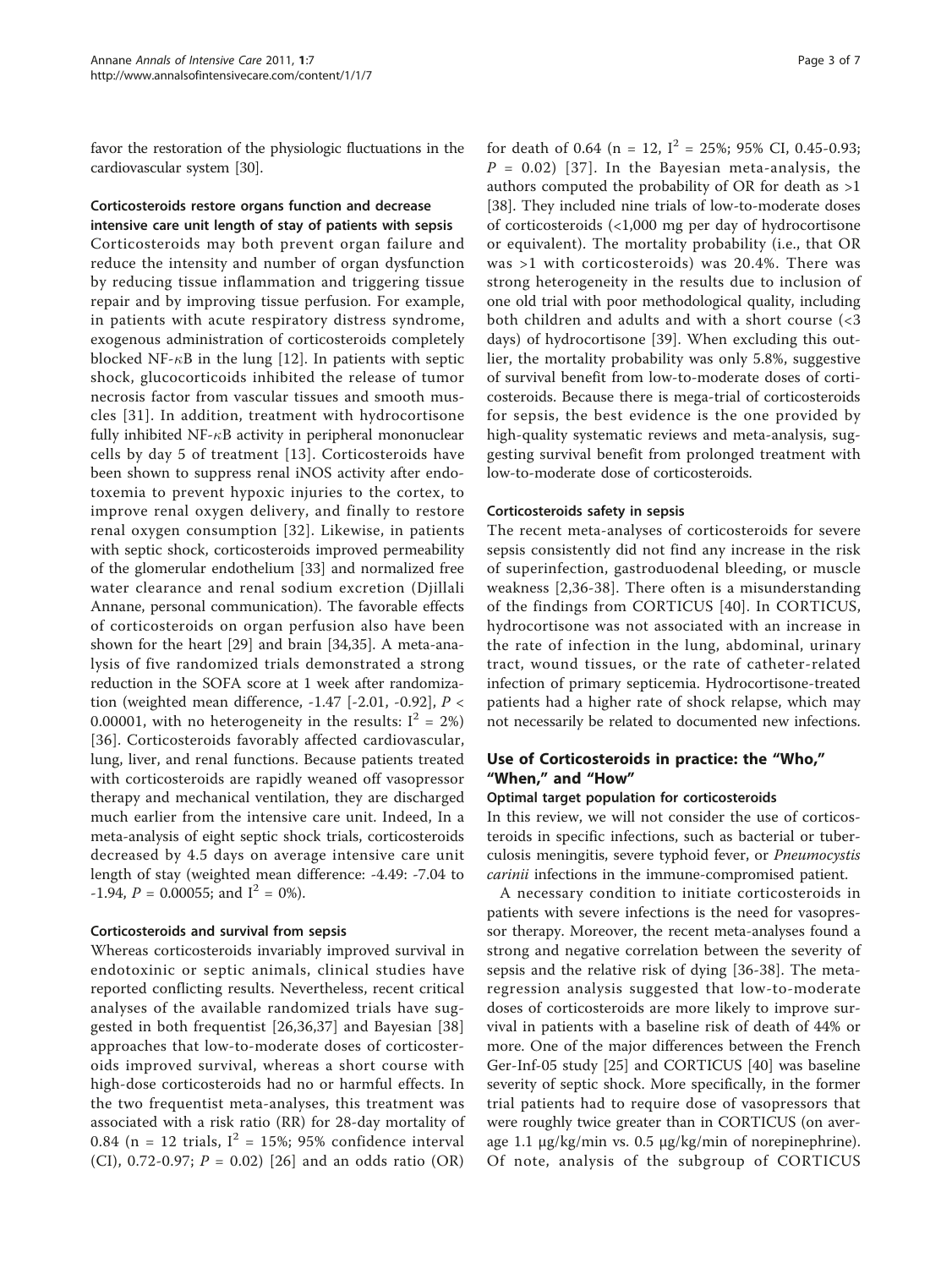patients ( $n = 126$ ) who met the same entry criteria than those requested in the French Ger-Inf-05 trial found survival benefits that were very consistent with findings of the French trial. Indeed, 63 of 126 patients died at 28 days after randomization. There were 31 of 69 (45%) deaths in the hydrocortisone-treated group and 32 of 57 (56%) in the placebo group, corresponding to a -11% absolute reduction in 28-day mortality. In practice, corticosteroids should be initiated in patients with sepsis requiring >0.5 μg/kg/min of norepinephrine or equivalent (Figure [1](#page-4-0)).

None of the recent meta-analysis found differences in treatment benefits in nonresponders versus responders to the ACTH test [[3-](#page-4-0)[38\]](#page-5-0). However, in the French Ger-Inf-05 trial [[25](#page-5-0)], only nonresponders to the 250-μg ACTH test (cortisol increment < 250 nmol/L) drew benefit from corticosteroids. Whereas in CORTICUS primary analysis, there was no interaction between treatment effects and the results of the ACTH test [\[40](#page-5-0)], in the subpopulation mimicking the French trial population, hydrocortisone significantly decreased mortality in the nonresponders (hazards ratio  $(HR) = 0.45$ ; 95% CI, 0.21-0.93) and had no effect in the responders (HR  $=$ 0.9; 95% CI, 0.45-1.78). Thus, it is this author's opinion that an ACTH test should be performed when initiating corticosteroids. The results of diagnostic tests should be taken into account for the decision to stop or continue treatment (see below).

#### When corticosteroids should be initiated? And stopped?

Animal experiments have demonstrated that baboons challenged with a lethal dose of endotoxin had a greater survival chance when corticosteroids were initiated within the first 4 hours, even though delayed treatment was associated with better survival rates than controls [[41](#page-5-0)]. Five randomized trials investigated the effects of low-to-moderate doses of corticosteroids when initiated within the 24 hours of onset of severe sepsis [[25,42](#page-5-0)-[46](#page-5-0)]. There were 118 deaths among the 222 corticosteroids-treated patients and 139 deaths among the 223 controls (RR = 0.85; 95% CI, 0.73-0.99;  $P = 0.03$ ). There was no heterogeneity across the studies ( $I^2 = 0\%$ ). In contrast, in five studies with a time window of up to 72 hours [\[40,47-49](#page-5-0)], corticosteroids had no effect on survival (RR = 0.72; 95% CI, 0.48-1.1;  $P =$ 0.13) and there was some heterogeneity across the studies  $(I<sup>2</sup> = 49$ %). Thus, based on findings from animal experiments and clinical trials, corticosteroids should be initiated within the first 24 hours of septic shock.

Recommendations from experts suggest that treatment with corticosteroids should be weaned off over 3 to 6 days after 5 days of treatment at full dose [\[50](#page-5-0)[,51](#page-6-0)]. Due to the genomic nature of sustained corticosteroids effects, treatment should be prolonged for several days. Meta-regression in a recent meta-analysis suggested that the duration of treatment at full dose is a strong predictor of survival benefit from corticosteroids with the "neutrality line" being crossed by the regression line for time equal to 120 hours arguing for maintaining treatment at full dose for at least 5 days [[26,36](#page-5-0)]. In this meta-analysis, there was no evidence for better survival rates in studies with versus without tapering. It is this author's opinion that corticosteroids should be stopped in patients whose vasopressor dependency has not improved after 2 days of treatment and are responders to the 250-μg ACTH test.

#### How should corticosteroids be given?

As highlighted in the first part of this review, the rationale for using corticosteroids in septic shock relies on the concept of critical illness associated corticosteroids insufficiency [[51](#page-6-0)]. Hydrocortisone, the natural hormone, should be preferred to synthetic corticosteroids. The commonly accepted dose is on average 200 mg per day. A recent meta-analysis demonstrated that the lower the corticosteroids dose the greater the response to treatment [[26,36\]](#page-5-0). Hydrocortisone may be given as boluses or as a continuous infusion. Whereas a continuous infusion may be associated with less glucose variability [[52](#page-6-0)], it also may favor adrenal insufficiency after withdrawal of corticosteroids. A recent randomized trial of corticosteroidtreated septic shock found no evidence for a benefit of normalizing blood glucose levels versus maintaining levels <150 mg/dL [[53](#page-6-0)]. The adjunction of fludrocortisone to hydrocortisone remains controversial. In a recent randomized trial, there was a -3% nonstatistically significant absolute reduction in mortality with hydrocortisone plus fludrocortisone versus hydrocortisone alone. However, this trial was not powered for this analysis, there was no fludrocortisone placebo, and the study was not blinded. Thus, due to the fact that the French Ger-Inf-05 trial has tested the combination of hydrocortisone and fludrocortisones, it is still this author's opinion that fludrocortisones should be given via the nasogastric tube at a dose of 50 μg per day.

#### Conclusions

There is a strong biological rationale to support the use of low-to-moderate doses of corticosteroids for at least 5 days before tapering. Animal studies and recent frequentists or Bayesian meta-analyses consistently have demonstrated survival benefit with this treatment particularly when given to the sickest patients, i.e., those who require 0.5 μg/kg per minute or more of norepinephrine. Treatment should be initiated within the first 24 hours and should consist of both hydrocortisone and fludrocortisone.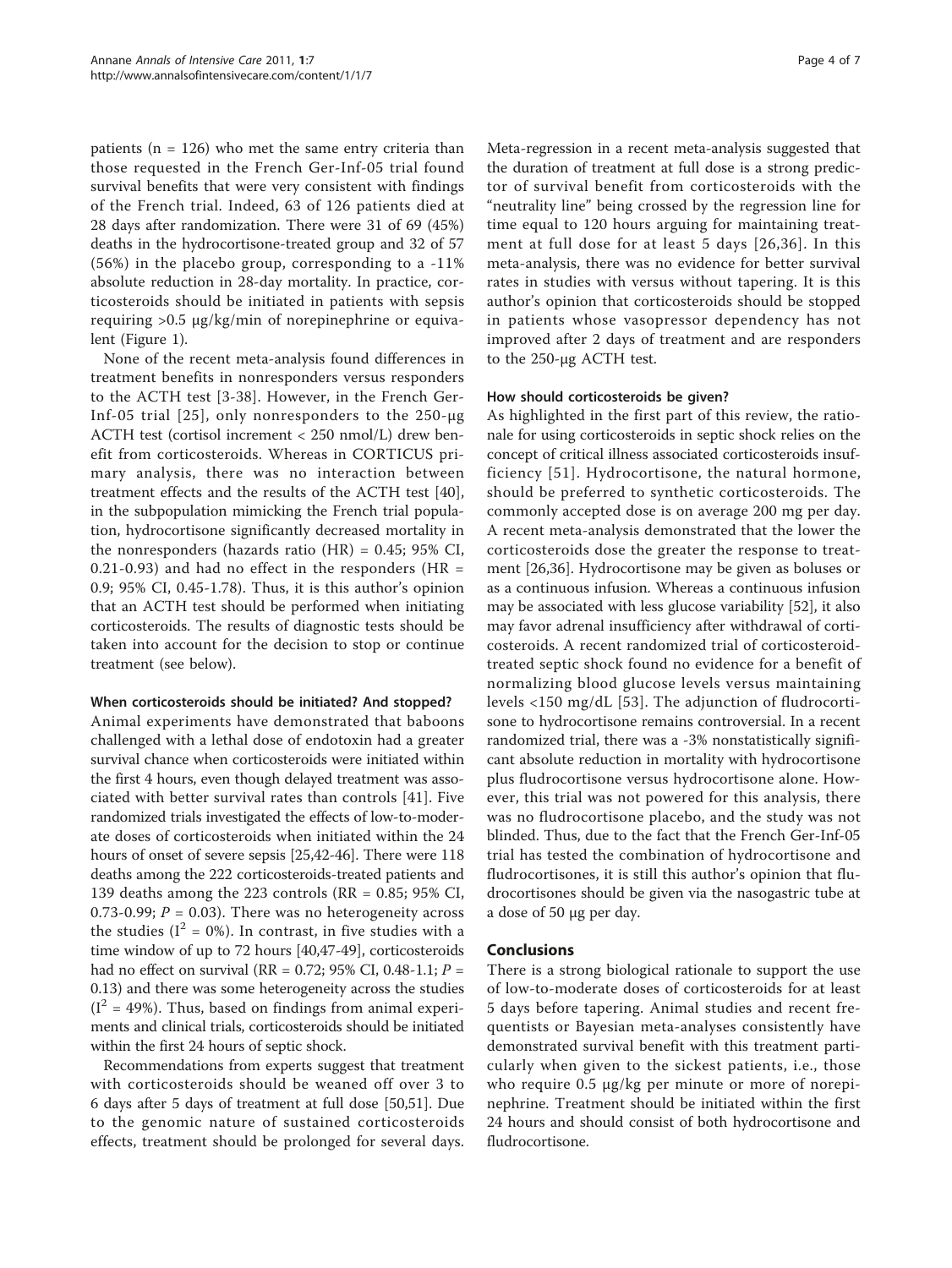<span id="page-4-0"></span>Annane Annals of Intensive Care 2011, 1:7 http://www.annalsofintensivecare.com/content/1/1/7



#### Competing interests

The author declares that they have no competing interests.

Received: 19 February 2011 Accepted: 13 April 2011 Published: 13 April 2011

#### References

- 1. Hahn EO, Houser HB, Rammelkamp CH, Denny FW, Wannamaker LW: [Effect](http://www.ncbi.nlm.nih.gov/pubmed/14824277?dopt=Abstract) [of cortisone on acute streptococcal infections and post-streptococcal](http://www.ncbi.nlm.nih.gov/pubmed/14824277?dopt=Abstract) [complications.](http://www.ncbi.nlm.nih.gov/pubmed/14824277?dopt=Abstract) J Clin Invest 1951, 30:274-281.
- Annane D, Bellissant E, Cavaillon JM: [Septic shock.](http://www.ncbi.nlm.nih.gov/pubmed/15639681?dopt=Abstract) Lancet 2005, 365:63-78.
- 3. Chrousos GP: The hypothalamic-pituitary-adrenal axis and immunemediated inflammation. N Engl J Med 1995, 322(20):1351-1362.
- 4. Tracey KJ: [Physiology and immunology of the cholinergic](http://www.ncbi.nlm.nih.gov/pubmed/17273548?dopt=Abstract) [antiinflammatory pathway.](http://www.ncbi.nlm.nih.gov/pubmed/17273548?dopt=Abstract) J Clin Invest 2007, 117(2):289-296.
- 5. Barnes PJ, Karin M: [Nuclear factor-kappaB: a pivotal transcription factor in](http://www.ncbi.nlm.nih.gov/pubmed/9091804?dopt=Abstract) [chronic inflammatory diseases.](http://www.ncbi.nlm.nih.gov/pubmed/9091804?dopt=Abstract) N Engl J Med 1997, 336(15):1066-1071.
- 6. Kashiwabara M, Miyashita M, Nomura T, Makino H, Matsutani T, Kim C, Takeda S, Yamashita K, Chaudry IH, Tajiri T: [Surgical trauma-induced](http://www.ncbi.nlm.nih.gov/pubmed/17878697?dopt=Abstract) [adrenal insufficiency is associated with postoperative inflammatory](http://www.ncbi.nlm.nih.gov/pubmed/17878697?dopt=Abstract) [responses.](http://www.ncbi.nlm.nih.gov/pubmed/17878697?dopt=Abstract) J Nippon Med Sch 2007, 74(4):274-283.
- 7. Hoen S, Asehnoune K, Brailly-Tabard S, Mazoit JX, Benhamou D, Moine P, Edouard AR: [Cortisol response to corticotropin stimulation in trauma](http://www.ncbi.nlm.nih.gov/pubmed/12357144?dopt=Abstract) [patients: influence of hemorrhagic shock.](http://www.ncbi.nlm.nih.gov/pubmed/12357144?dopt=Abstract) Anesthesiology 2002, 97(4):807-813.
- 8. Iribarren JL, Jiménez JJ, Hernández D, Lorenzo L, Brouard M, Milena A, Mora ML, Martínez R: [Relative adrenal insufficiency and hemodynamic](http://www.ncbi.nlm.nih.gov/pubmed/20403156?dopt=Abstract) [status in cardiopulmonary bypass surgery patients. A prospective cohort](http://www.ncbi.nlm.nih.gov/pubmed/20403156?dopt=Abstract) [study.](http://www.ncbi.nlm.nih.gov/pubmed/20403156?dopt=Abstract) J Cardiothorac Surg 2010, 5:26.
- 9. Yamashita Y, Shimada M, Hamatsu T, Rikimaru T, Tanaka S, Shirabe K, Sugimachi K: [Effects of preoperative steroid administration on surgical](http://www.ncbi.nlm.nih.gov/pubmed/11231856?dopt=Abstract) [stress in hepatic resection: prospective randomized trial.](http://www.ncbi.nlm.nih.gov/pubmed/11231856?dopt=Abstract) Arch Surg 2001, 136(3):328-333.
- 10. Menon K, Ward RE, Lawson ML, Gaboury I, Hutchison JS, Hébert PC, Canadian Critical Care Trials Group: [A prospective multicenter study of](http://www.ncbi.nlm.nih.gov/pubmed/20299532?dopt=Abstract)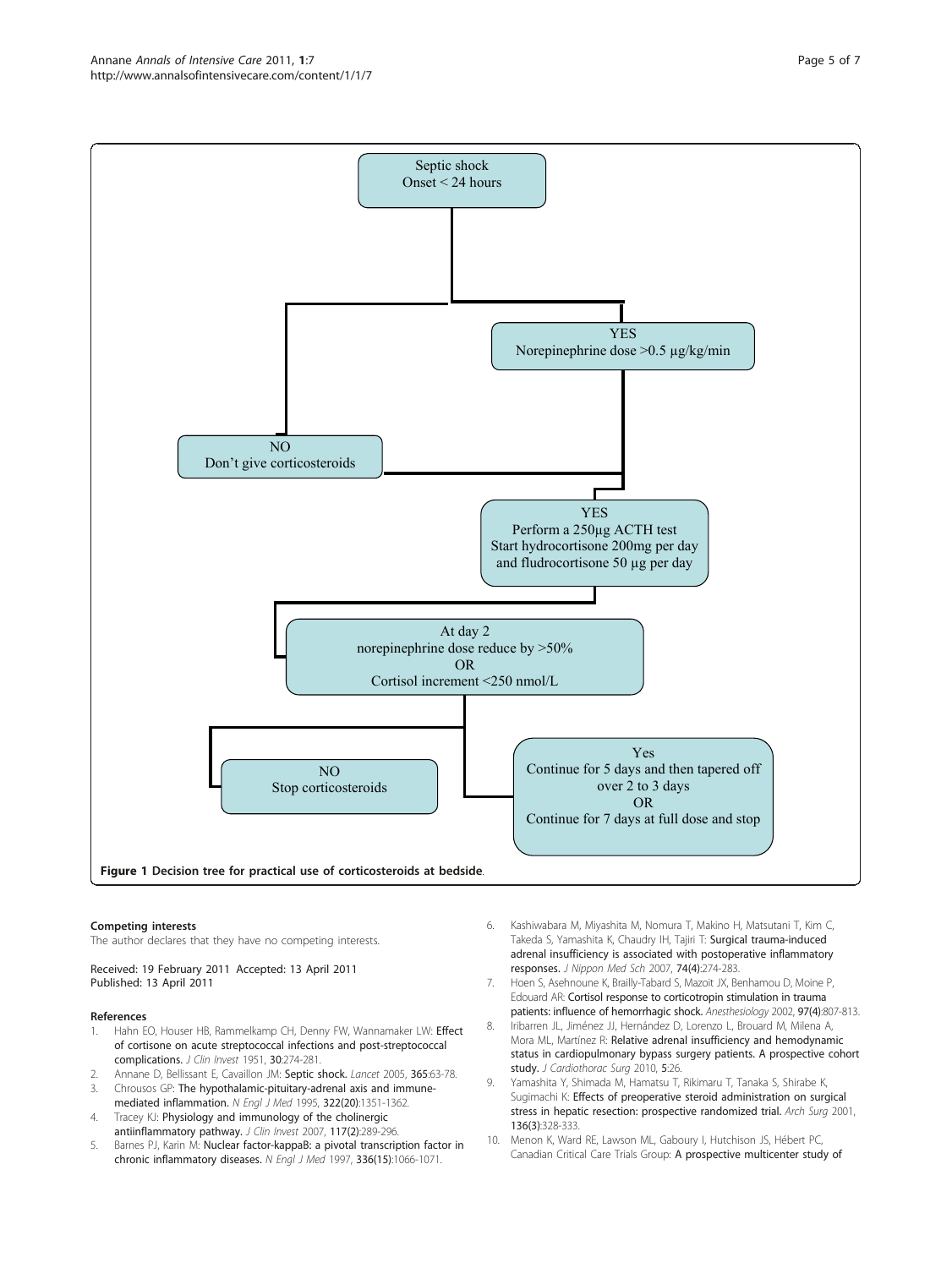<span id="page-5-0"></span>[adrenal function in critically ill children.](http://www.ncbi.nlm.nih.gov/pubmed/20299532?dopt=Abstract) Am J Respir Crit Care Med 2010. 182(2):246-251.

- 11. Mesotten D, Vanhorebeek I, Van den Berghe G: [The altered adrenal axis](http://www.ncbi.nlm.nih.gov/pubmed/18695699?dopt=Abstract) [and treatment with glucocorticoids during critical illness.](http://www.ncbi.nlm.nih.gov/pubmed/18695699?dopt=Abstract) Nat Clin Pract Endocrinol Metab 2008, 4(9):496-505.
- 12. Meduri GU, Muthiah MP, Carratu P, Eltorky M, Chrousos GP: [Nuclear factor](http://www.ncbi.nlm.nih.gov/pubmed/16557033?dopt=Abstract)[kappaB- and glucocorticoid receptor alpha- mediated mechanisms in](http://www.ncbi.nlm.nih.gov/pubmed/16557033?dopt=Abstract) [the regulation of systemic and pulmonary inflammation during sepsis](http://www.ncbi.nlm.nih.gov/pubmed/16557033?dopt=Abstract) [and acute respiratory distress syndrome. Evidence for inflammation](http://www.ncbi.nlm.nih.gov/pubmed/16557033?dopt=Abstract)[induced target tissue resistance to glucocorticoids.](http://www.ncbi.nlm.nih.gov/pubmed/16557033?dopt=Abstract) Neuroimmunomodulation 2005, 12(6):321-338.
- 13. van Leeuwen HJ, van der Bruggen T, van Asbeck BS, Boereboom FT: [Effect](http://www.ncbi.nlm.nih.gov/pubmed/11378624?dopt=Abstract) [of corticosteroids on nuclear factor-kappaB activation and](http://www.ncbi.nlm.nih.gov/pubmed/11378624?dopt=Abstract) [hemodynamics in late septic shock.](http://www.ncbi.nlm.nih.gov/pubmed/11378624?dopt=Abstract) Crit Care Med 2001, 29(5):1074-1077.
- 14. Prigent H, Maxime V, Annane D: [Science review: mechanisms of impaired](http://www.ncbi.nlm.nih.gov/pubmed/15312206?dopt=Abstract) [adrenal function in sepsis and molecular actions of glucocorticoids.](http://www.ncbi.nlm.nih.gov/pubmed/15312206?dopt=Abstract) Crit Care 2004, 8(4):243-52.
- 15. Moraes LA, Paul-Clark MJ, Rickman A, et al: [Ligand-specific glucocorticoid](http://www.ncbi.nlm.nih.gov/pubmed/16131566?dopt=Abstract) [receptor activation in human platelets.](http://www.ncbi.nlm.nih.gov/pubmed/16131566?dopt=Abstract) Blood 2005, 106:4167-4175.
- 16. Lowenberg M, Tuynman J, Bilderbeek J, Gaber T, Buttgereit F, van Deventer S, Peppelenbosch M, Hommes D: [Rapid immunosuppressive effects of](http://www.ncbi.nlm.nih.gov/pubmed/15899916?dopt=Abstract) [glucocorticoids mediated through Lck and Fyn.](http://www.ncbi.nlm.nih.gov/pubmed/15899916?dopt=Abstract) Blood 2005, 106:1703-1710.
- 17. Norman AW, Mizwicki MT, Norman DP: [Steroid-hormone rapid actions,](http://www.ncbi.nlm.nih.gov/pubmed/14708019?dopt=Abstract) [membrane receptors, and a conformational ensemble model.](http://www.ncbi.nlm.nih.gov/pubmed/14708019?dopt=Abstract) Nat Rev Drug Discov 2004, 3:27-41.
- 18. Rhen T, Cidlowski JA: [Antiinflammatory action of glucocorticoids: new](http://www.ncbi.nlm.nih.gov/pubmed/16236742?dopt=Abstract) [mechanisms for old drugs.](http://www.ncbi.nlm.nih.gov/pubmed/16236742?dopt=Abstract) N Engl J Med 2005, 353:1711-1723.
- 19. Ehrchen J, Steinmüller L, Barczyk K, Tenbrock K, Nacken W, Eisenacher M, Nordhues U, Sorg C, Sunderkötter C, Roth J: [Glucocorticoids induce](http://www.ncbi.nlm.nih.gov/pubmed/17018861?dopt=Abstract) [differentiation of a specifically activated, anti-inflammatory subtype of](http://www.ncbi.nlm.nih.gov/pubmed/17018861?dopt=Abstract) [human monocytes.](http://www.ncbi.nlm.nih.gov/pubmed/17018861?dopt=Abstract) Blood 2007, 109(3):1265-1274.
- 20. Varga G, Ehrchen J, Tsianakas A, Tenbrock K, Rattenholl A, Seeliger S, Mack M, Roth J, Sunderkoetter C: [Glucocorticoids induce an activated,](http://www.ncbi.nlm.nih.gov/pubmed/18611985?dopt=Abstract) [anti-inflammatory monocyte subset in mice that resembles myeloid](http://www.ncbi.nlm.nih.gov/pubmed/18611985?dopt=Abstract)[derived suppressor cells.](http://www.ncbi.nlm.nih.gov/pubmed/18611985?dopt=Abstract) J Leukoc Biol 2008, 84(3):644-650.
- 21. Barczyk K, Ehrchen J, Tenbrock K, Ahlmann M, Kneidl J, Viemann D, Roth J: [Glucocorticoids promote survival of anti-inflammatory macrophages via](http://www.ncbi.nlm.nih.gov/pubmed/20460503?dopt=Abstract) [stimulation of adenosine receptor A3.](http://www.ncbi.nlm.nih.gov/pubmed/20460503?dopt=Abstract) Blood 2010, 116(3):446-455.
- 22. Boyer A, Chadda K, Salah A, Annane D: [Glucocorticoid treatment in](http://www.ncbi.nlm.nih.gov/pubmed/16961159?dopt=Abstract) [patients with septic shock: effects on vasopressor use and mortality.](http://www.ncbi.nlm.nih.gov/pubmed/16961159?dopt=Abstract) Int J Clin Pharmacol Ther 2006, 44(7):309-318.
- 23. d'Emmanuele di Villa Bianca R, Lippolis L, Autore G, Popolo A, Marzocco S, Sorrentino L, Pinto A, Sorrentino R: Dexamethasone [improves vascular](http://www.ncbi.nlm.nih.gov/pubmed/12967938?dopt=Abstract) [hyporeactivity induced by LPS in vivo by modulating ATP-sensitive](http://www.ncbi.nlm.nih.gov/pubmed/12967938?dopt=Abstract) [potassium channels activity.](http://www.ncbi.nlm.nih.gov/pubmed/12967938?dopt=Abstract) Br J Pharmacol 2003, 140(1):91-96.
- 24. Annane D, Bellissant E, Sebille V, Lesieur O, Mathieu B, Raphael JC, Gajdos P: [Impaired pressor sensitivity to noradrenaline in septic shock patients](http://www.ncbi.nlm.nih.gov/pubmed/9862249?dopt=Abstract) [with and without impaired adrenal function reserve.](http://www.ncbi.nlm.nih.gov/pubmed/9862249?dopt=Abstract) Br J Clin Pharmacol 1998, 46(6):589-597.
- 25. Annane D, Sébille V, Charpentier C, Bollaert PE, François B, Korach JM, Capellier G, Cohen Y, Azoulay E, Troché G, Chaumet-Riffaud P, Bellissant E: [Effect of treatment with low doses of hydrocortisone and](http://www.ncbi.nlm.nih.gov/pubmed/12186604?dopt=Abstract) [fludrocortisone on mortality in patients with septic shock.](http://www.ncbi.nlm.nih.gov/pubmed/12186604?dopt=Abstract) JAMA 2002, 288(7):862-871.
- 26. Annane D, Bellissant E, Bollaert PE, Briegel J, Confalonieri M, De Gaudio R, Keh D, Kupfer Y, Oppert M, Meduri GU: [Corticosteroids in the treatment of](http://www.ncbi.nlm.nih.gov/pubmed/19509383?dopt=Abstract) [severe sepsis and septic shock in adults: a systematic review.](http://www.ncbi.nlm.nih.gov/pubmed/19509383?dopt=Abstract) JAMA 2009, 301(22):2362-2375.
- 27. Keh D, Boehnke T, Weber-Cartens S, Schulz C, Ahlers O, Bercker S, Volk HD, Doecke WD, Falke KJ, Gerlach H: [Immunologic and hemodynamic effects](http://www.ncbi.nlm.nih.gov/pubmed/12426230?dopt=Abstract) of "low-dose" [hydrocortisone in septic shock: a double-blind,](http://www.ncbi.nlm.nih.gov/pubmed/12426230?dopt=Abstract) [randomized, placebo-controlled, crossover study.](http://www.ncbi.nlm.nih.gov/pubmed/12426230?dopt=Abstract) Am J Respir Crit Care Med 2003, 167(4):512-520.
- 28. Büchele GL, Silva E, Ospina-Tascón GA, Vincent JL, De Backer D: [Effects of](http://www.ncbi.nlm.nih.gov/pubmed/19326575?dopt=Abstract) [hydrocortisone on microcirculatory alterations in patients with septic](http://www.ncbi.nlm.nih.gov/pubmed/19326575?dopt=Abstract) [shock.](http://www.ncbi.nlm.nih.gov/pubmed/19326575?dopt=Abstract) Crit Care Med 2009, 37(4):1341-1347.
- 29. Hafezi-Moghadam A, Simoncini T, Yang Z, Limbourg FP, Plumier JC, Rebsamen MC, Hsieh CM, Chui DS, Thomas KL, Prorock AJ, Laubach VE, Moskowitz MA, French BA, Ley K, Liao JK: [Acute cardiovascular protective](http://www.ncbi.nlm.nih.gov/pubmed/11984591?dopt=Abstract) [effects of corticosteroids are mediated by non-transcriptional activation](http://www.ncbi.nlm.nih.gov/pubmed/11984591?dopt=Abstract) [of endothelial nitric oxide synthase.](http://www.ncbi.nlm.nih.gov/pubmed/11984591?dopt=Abstract) Nat Med 2002, 8(5):473-479.
- 30. Aboab J, Polito A, Orlikowski D, Sharshar T, Castel M, Annane D: [Hydrocortisone effects on cardiovascular variability in septic shock: a](http://www.ncbi.nlm.nih.gov/pubmed/18434902?dopt=Abstract) [spectral analysis approach.](http://www.ncbi.nlm.nih.gov/pubmed/18434902?dopt=Abstract) Crit Care Med 2008, 36(5):1481-1486.
- 31. Newman WH, Zhang LM, Leeper-Woodford SK, Shaker IJ, Erceg SK, Castresana MR: [Inhibition of release of tumor necrosis factor-alpha from](http://www.ncbi.nlm.nih.gov/pubmed/9118671?dopt=Abstract) [human vascular tissue and smooth muscle cells by glucocorticoids.](http://www.ncbi.nlm.nih.gov/pubmed/9118671?dopt=Abstract) Crit Care Med 1997, 25(3):519-522.
- 32. Johannes T, Mik EG, Klingel K, Dieterich HJ, Unertl KE, Ince C: [Low-dose](http://www.ncbi.nlm.nih.gov/pubmed/18827749?dopt=Abstract) [dexamethasone-supplemented fluid resuscitation reverses endotoxin](http://www.ncbi.nlm.nih.gov/pubmed/18827749?dopt=Abstract)[induced acute renal failure and prevents cortical microvascular hypoxia.](http://www.ncbi.nlm.nih.gov/pubmed/18827749?dopt=Abstract) Shock 2009, 31(5):521-528.
- 33. Rinaldi S, Adembri C, Grechi S, DE Gaudio R: [Low-dose hydrocortisone](http://www.ncbi.nlm.nih.gov/pubmed/16850006?dopt=Abstract) [during severe sepsis: effects on microalbuminuria.](http://www.ncbi.nlm.nih.gov/pubmed/16850006?dopt=Abstract) Crit Care Med 2006, 34:2334-2339.
- 34. Vachharajani V, Vital S, Russell J, Scott LK, Granger DN: [Glucocorticoids](http://www.ncbi.nlm.nih.gov/pubmed/16864414?dopt=Abstract) [inhibit the cerebral microvascular dysfunction associated with sepsis in](http://www.ncbi.nlm.nih.gov/pubmed/16864414?dopt=Abstract) [obese mice.](http://www.ncbi.nlm.nih.gov/pubmed/16864414?dopt=Abstract) Microcirculation 2006, 13(6):477-487.
- 35. Förster C, Waschke J, Burek M, Leers J, Drenckhahn D: [Glucocorticoid](http://www.ncbi.nlm.nih.gov/pubmed/16543270?dopt=Abstract) [effects on mouse microvascular endothelial barrier permeability are](http://www.ncbi.nlm.nih.gov/pubmed/16543270?dopt=Abstract) [brain specific.](http://www.ncbi.nlm.nih.gov/pubmed/16543270?dopt=Abstract) J Physiol 2006, 573(Pt 2):413-425.
- 36. Annane D, Bellissant E, Bollaert PE, Briegel J, Keh D, Kupfer Y: Corticosteroids [for treating severe sepsis and septic shock. Cochrane](http://www.ncbi.nlm.nih.gov/pubmed/14973984?dopt=Abstract) [Database of Systematic Reviews.](http://www.ncbi.nlm.nih.gov/pubmed/14973984?dopt=Abstract) 2004, , 1: CD002243.
- 37. Minneci PC, Deans KJ, Eichacker PQ, Natanson C: [The effects of steroids](http://www.ncbi.nlm.nih.gov/pubmed/19416302?dopt=Abstract) [during sepsis depend on dose and severity of illness: an updated](http://www.ncbi.nlm.nih.gov/pubmed/19416302?dopt=Abstract) [metaanalysis.](http://www.ncbi.nlm.nih.gov/pubmed/19416302?dopt=Abstract) Clin Microbiol Infect 2009, 15:308-318.
- 38. Moran JL, Graham PL, Rockliff S, Bersten AD: [Updating the evidence for](http://www.ncbi.nlm.nih.gov/pubmed/20626892?dopt=Abstract) [the role of corticosteroids in severe sepsis and septic shock: a Bayesian](http://www.ncbi.nlm.nih.gov/pubmed/20626892?dopt=Abstract) [metaanalytic perspective.](http://www.ncbi.nlm.nih.gov/pubmed/20626892?dopt=Abstract) Crit Care 2010, 14:R134.
- 39. Cooperative Study Group: The effectiveness of hydrocortisone in the management of severe infections. JAMA 1963, 183:462-465.
- 40. Sprung CL, Annane D, Keh D, Moreno R, Singer M, Freivogel K, Weiss YG, Benbenishty J, Kalenka A, Forst H, Laterre PF, Reinhart K, Cuthbertson BH, Payen D, Briegel J, CORTICUS Study Group: [Hydrocortisone therapy for](http://www.ncbi.nlm.nih.gov/pubmed/18184957?dopt=Abstract) [patients with septic shock.](http://www.ncbi.nlm.nih.gov/pubmed/18184957?dopt=Abstract) N Engl J Med 2008, 358(2):111-124.
- 41. Hinshaw LB, Archer LT, Beller-Todd BK, Benjamin B, Flournoy DJ, Passey R: [Survival of primates in lethal septic shock following delayed treatment](http://www.ncbi.nlm.nih.gov/pubmed/7018730?dopt=Abstract) [with steroid.](http://www.ncbi.nlm.nih.gov/pubmed/7018730?dopt=Abstract) Circ Shock 1981, 8:291-300.
- 42. Cicarelli DD, Vieira JE, Bensenor FE: [Early dexamethasone treatment for](http://www.ncbi.nlm.nih.gov/pubmed/17992396?dopt=Abstract) [septic shock patients: a prospective randomized clinical trial.](http://www.ncbi.nlm.nih.gov/pubmed/17992396?dopt=Abstract) Sao Paulo Med J 2007, 125:237-241.
- 43. Yildiz O, Doganay M, Aygen B, Güven M, Keleştimur F, Tutuû A: [Physiologic-dose steroid therapy in sepsis.](http://www.ncbi.nlm.nih.gov/pubmed/12133187?dopt=Abstract) Crit Care 2002, 6:251-259.
- 44. Oppert M, Schindler R, Husung C, Offermann K, Gräf KJ, Boenisch O, Barckow D, Frei U, Eckardt KU: [Low-dose hydrocortisone improves shock](http://www.ncbi.nlm.nih.gov/pubmed/16276166?dopt=Abstract) [reversal and reduces cytokine levels in early hyperdynamic septic shock.](http://www.ncbi.nlm.nih.gov/pubmed/16276166?dopt=Abstract) Crit Care Med 2005, 33:2457-2464.
- 45. Tandan SM, Guleria R, Gupta N: Low-dose steroids and adrenocortical insufficiency in septic shock: a double-blind randomised controlled trial from India. Proceedings of the American Thoracic Society Meeting; 2005, A24.
- 46. Bollaert PE, Charpentier C, Levy B, Debouverie M, Audibert G, Larcan A: [Reversal of late septic shock with supraphysiologic doses of](http://www.ncbi.nlm.nih.gov/pubmed/9559600?dopt=Abstract) [hydrocortisone.](http://www.ncbi.nlm.nih.gov/pubmed/9559600?dopt=Abstract) Crit Care Med 1998, 26:645-650.
- 47. Briegel J, Forst H, Haller M, Schelling G, Kilger E, Kuprat G, Hemmer B, Hummel T, Lenhart A, Heyduck M, Stoll C, Peter K: [Stress doses of](http://www.ncbi.nlm.nih.gov/pubmed/10321661?dopt=Abstract) [hydrocortisone reverse hyperdynamic septic shock: a prospective,](http://www.ncbi.nlm.nih.gov/pubmed/10321661?dopt=Abstract) [randomized, double-blind, single-center study.](http://www.ncbi.nlm.nih.gov/pubmed/10321661?dopt=Abstract) Crit Care Med 1999, 27:723-732.
- 48. Chawla K, Kupfer Y, Tessler S: Hydrocortisone reverses refractory septic shock. Crit Care Med 1999, 27:A33.
- 49. Meduri GU, Golden E, Freire AX, Taylor E, Zaman M, Carson SJ, Gibson M, Umberger R: [Methylprednisolone infusion in early ARDS: result of a](http://www.ncbi.nlm.nih.gov/pubmed/17426195?dopt=Abstract) [randomised controlled trial.](http://www.ncbi.nlm.nih.gov/pubmed/17426195?dopt=Abstract) Chest 2007, 131:954-963.
- Dellinger RP, Levy MM, Carlet JM, Bion J, Parker MM, Jaeschke R, Reinhart K, Angus DC, Brun-Buisson C, Beale R, Calandra T, Dhainaut JF, Gerlach H, Harvey M, Marini JJ, Marshall J, Ranieri M, Ramsay G, Sevransky J, Thompson BT, Townsend S, Vender JS, Zimmerman JL, Vincent JL, International Surviving Sepsis Campaign Guidelines Committee: [Surviving](http://www.ncbi.nlm.nih.gov/pubmed/18158437?dopt=Abstract) [Sepsis Campaign: international guidelines for management of severe](http://www.ncbi.nlm.nih.gov/pubmed/18158437?dopt=Abstract) [sepsis and septic shock: 2008.](http://www.ncbi.nlm.nih.gov/pubmed/18158437?dopt=Abstract) Crit Care Med 2008, 36(1):296-327.